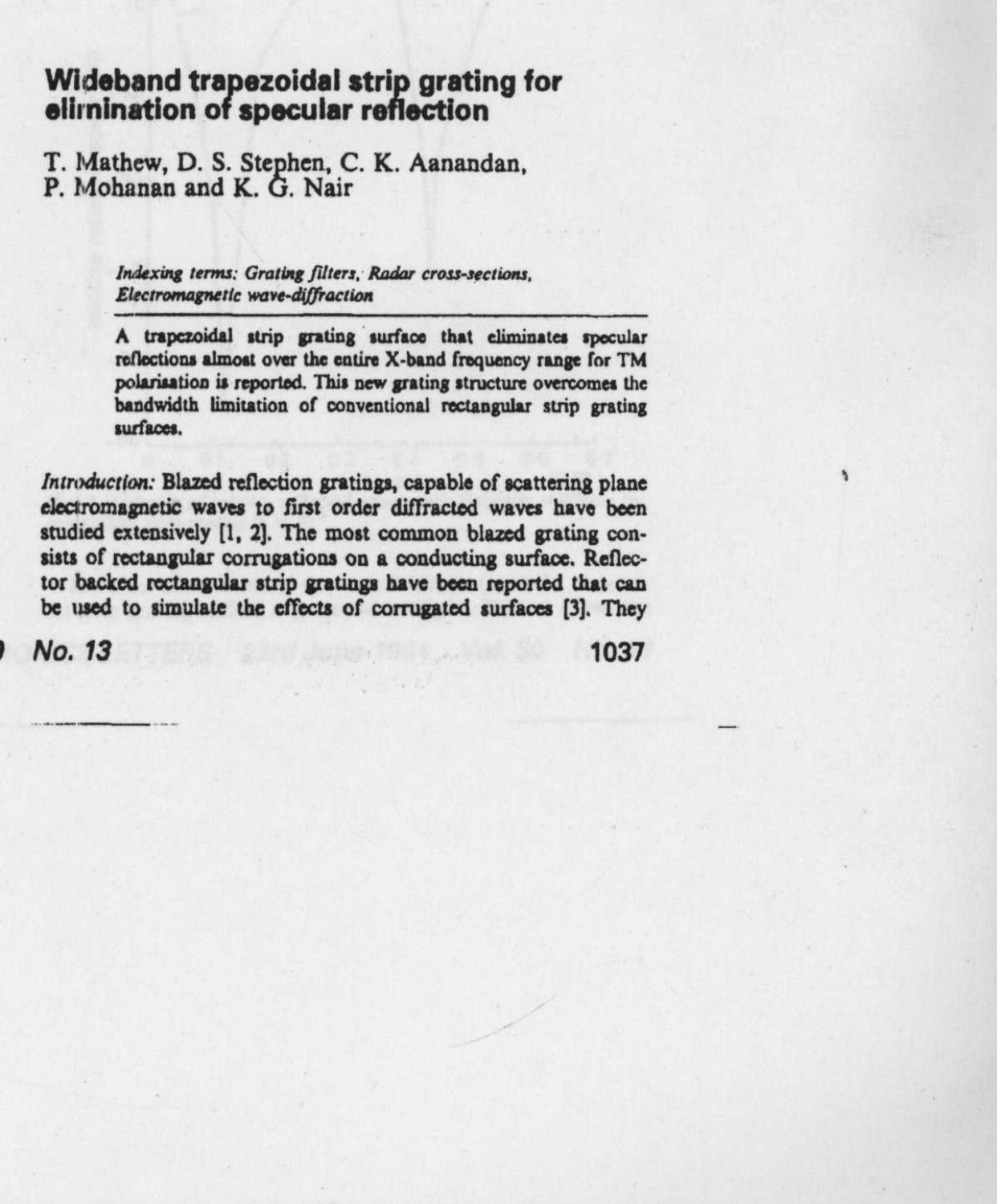**have the advantages of ease of fabrication and light weight. How**ever, these surfaces could eliminate specular reflections only over a **narrow frequency range.**

**Recently**, attempts have been made to exploit the blazing effects **of these surfaces for the reduction of radar erase-section (RCS) and for the design of frequency scannable reflectors** [**4, 51. An enhancement of bandwidth for the elimination of specular reflex tion is needed for the efficient operation of the grating for RCS reduction and frequency scanning applications**. **In a recent com**munication [6], the authors reported a novel grating structure for<br>the elimination of specular reflections over a wide frequency band<br>(1.5GHz) for TM polarisation. In this Letter, a technique for fur-<br>ther enhancement in b **surface is presented**. **The elimination of spocular reflection almost over the entire X-band frequency range is achieved for TM polarisation.**



**Fig. I Schematic diagram** of trapezoidal strip **grating**

*Experimental results:* The strip grating surface is fabricated by etching thin metallic strips of trapezoidal shape on a reflector backed dielectric substrate ( $\varepsilon$ , = 2.56) of size 30 x 30cm<sup>2</sup>. The sche**matic diagram of the trapezoidal strip grating surface is shown in Fig. 1. The diffraction measurements arc made with the usual arrangements in X-band for TM polarization** [**6). The reflected power from the strip grating surface is measured for different angles of incidence and is compared with that from a plane metallic surface of the same dimensions**. **A magic**-**tee analogue ancella-ton method is used for the measurement of backsatterd power.**



 $d = 0.833\lambda$ ,  $a_1/\lambda = 0.666$ ,  $a_2/\lambda = 0.166$ ,  $h/\lambda = 0.123$ 

**The typical variations of relative reflected power and backsat-tered power with angle of incidence for EM waves of frequency 10GHz are presented in Fig**. **2. The specula reflection is com-**

pletely eliminated for an angle of incidence  $\theta_1 = 50^\circ$ .



**trapezoidal strip grating:**  $d = 0.833\lambda$ ,  $a_i/\lambda = 0.666$ ,  $a_x/\lambda = -0.166$ ,  $h/\lambda = 0.123$ ,  $\theta_i = 37.5$ <sup>\*</sup><br>------ Rectangular strip grating:  $d = 0.833\lambda$ ,  $a\lambda = 0.417$ ,  $h/\lambda = 0.123$ ,  $\theta_i = 37.5$ \*

Fig. 3 shows the variations of relative reflected power with frequency of the incident EM waves. The solid line **shows the varia**tion for trapezoidal **strip grating** surface and the dotted fine for **the conventional rectangular strip grating** . The specular reflection below -40dB is achieved over a wide frequency **range** (3.6GHz) for the trapezoidal **strip grating surface** . It may be noted that for **the conventional rectangular** strip **grating surface**, this frequency **range** is very narrow (0.65GHz).

According to Kalhor [7], specular reflection from a strip grating<br>is highly influenced by the strip width 'a' for a constant period 'a'. For a trapezoidal grating, the period '*d*' is constant, but the strip width '*a*' changes gradually. This gradual change in strip width **results in a large number** of elementary gratings of various 'a' and **'b' values which will resonate** for different frequencies. This explains the increase in bandwidth.



**The effect of variation of dielectric thickness** (**h) of the trapezoi-dal strip grating surface is presented in Fig. 4**. **Table I shows the**

**1038 ELECTRONICS** LETTERS **23rd June 1994 Vol. 30 No. 13**